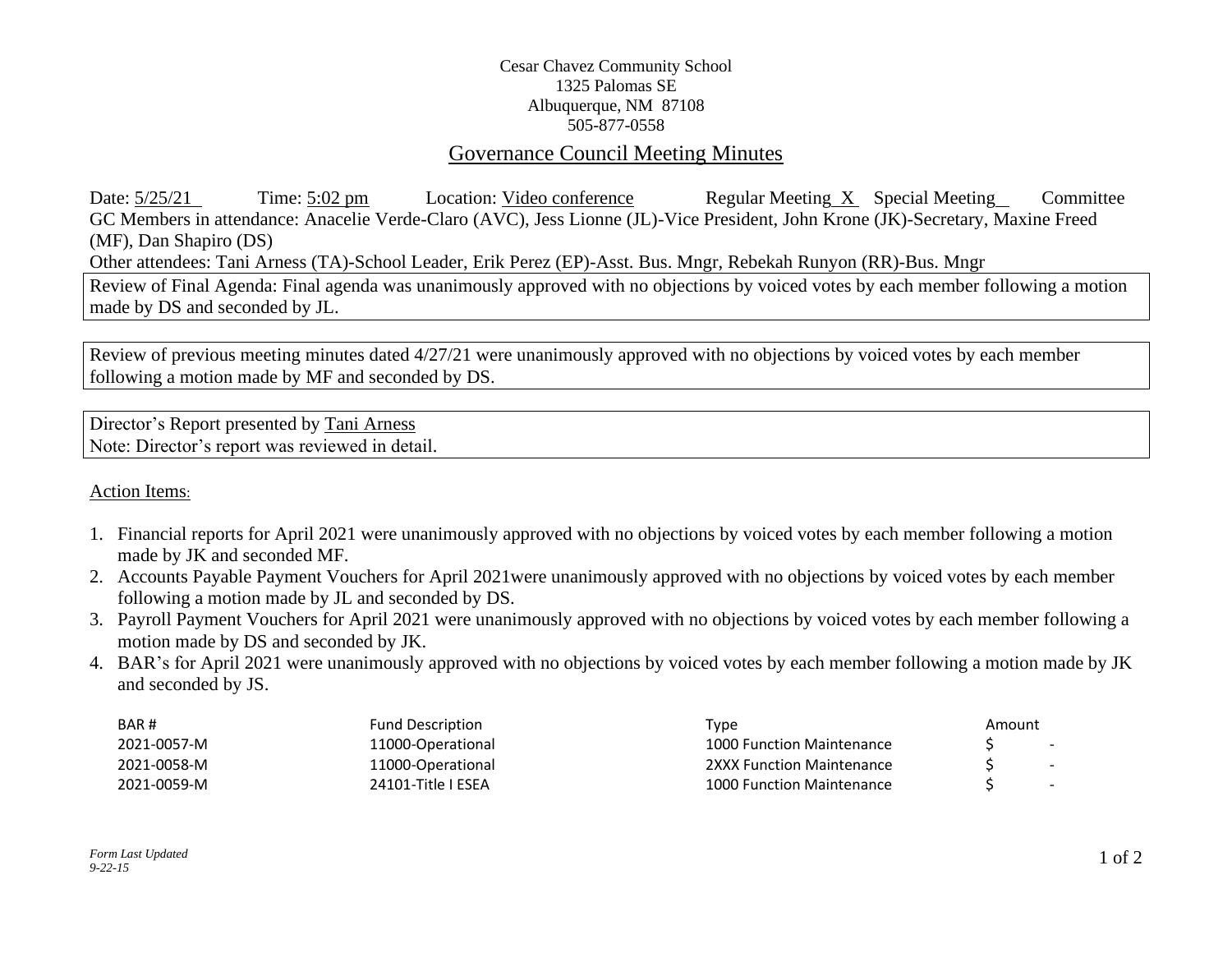### Cesar Chavez Community School 1325 Palomas SE Albuquerque, NM 87108 505-877-0558

| BAR#                         | <b>Fund Description</b> | Amount<br>Type                   |  |                          |
|------------------------------|-------------------------|----------------------------------|--|--------------------------|
| 2021-0060-M                  | 24101-Title I ESEA      | 2XXX Function Maintenance        |  | $\overline{\phantom{0}}$ |
| 2021-0061-M                  | 27502-CTE Program       | <b>1000 Function Maintenance</b> |  |                          |
| 2021-0062-D                  | 24301-CARES Act         | Decrease                         |  | \$ (43,715.00)           |
| 2021-0063-M                  | 24301-CARES Act         | <b>1000 Function Maintenance</b> |  |                          |
| 2021-0064-I                  | 24189-Title IV          | Increase                         |  | 767.00                   |
| 2021-0065-1                  | 26207-CNM Foundation    | Increase                         |  | 500.00                   |
| 2021-0067-M                  | 24154-Title II          | <b>1000 Function Maintenance</b> |  | $\overline{\phantom{a}}$ |
| <b>Blanket BARs Approval</b> |                         |                                  |  |                          |

- 5. A motion to conditionally approve the budget pending final approval by the PED with possible budget changes was unanimously approved with no objections by voiced votes by each member following motion made by MF and seconded by JK.
- 6. A motion to approve Title II application was unanimously approved with no objections by voiced votes by each member following motion made by JL and seconded by DS.
- 7. A motion to approve IDEA-B application was unanimously approved with no objections by voiced votes by each member following motion made by DS and seconded by MF.
- 8. A motion to approve 2021-22 Salary Schedules was unanimously approved with no objections by voiced votes by each member following motion made by JK and seconded by DS.
- 9. A motion to approve CTE Professional Development Stipends was unanimously approved with no objections by voiced votes by each member following motion made by DS and seconded by JL.
- 10. A motion was made to enter Executive Session to discuss personnel matters Re: Head Administrator Evaluation and Contract was unanimously approved with no objections by roll call vote following motion made by DS and seconded by JK. A second motion to exit Executive Session was unanimously approved with no objections by roll call vote following motion made by DS and seconded by JK.
- 11. A motion to approve School Leader Contract was unanimously approved with no objections by voiced votes by each member following motion made by DS and seconded by JK.

# Discussion Items:

- 1) GC Self-Eval—Each member completed their self-evaluation and discussed if noticed any patterns or concerns
- 2) Updates Site Visit, NM DASH, Perf. Contract—Next site visit is June 7. We were able to get one "error" from past site visit overturned.